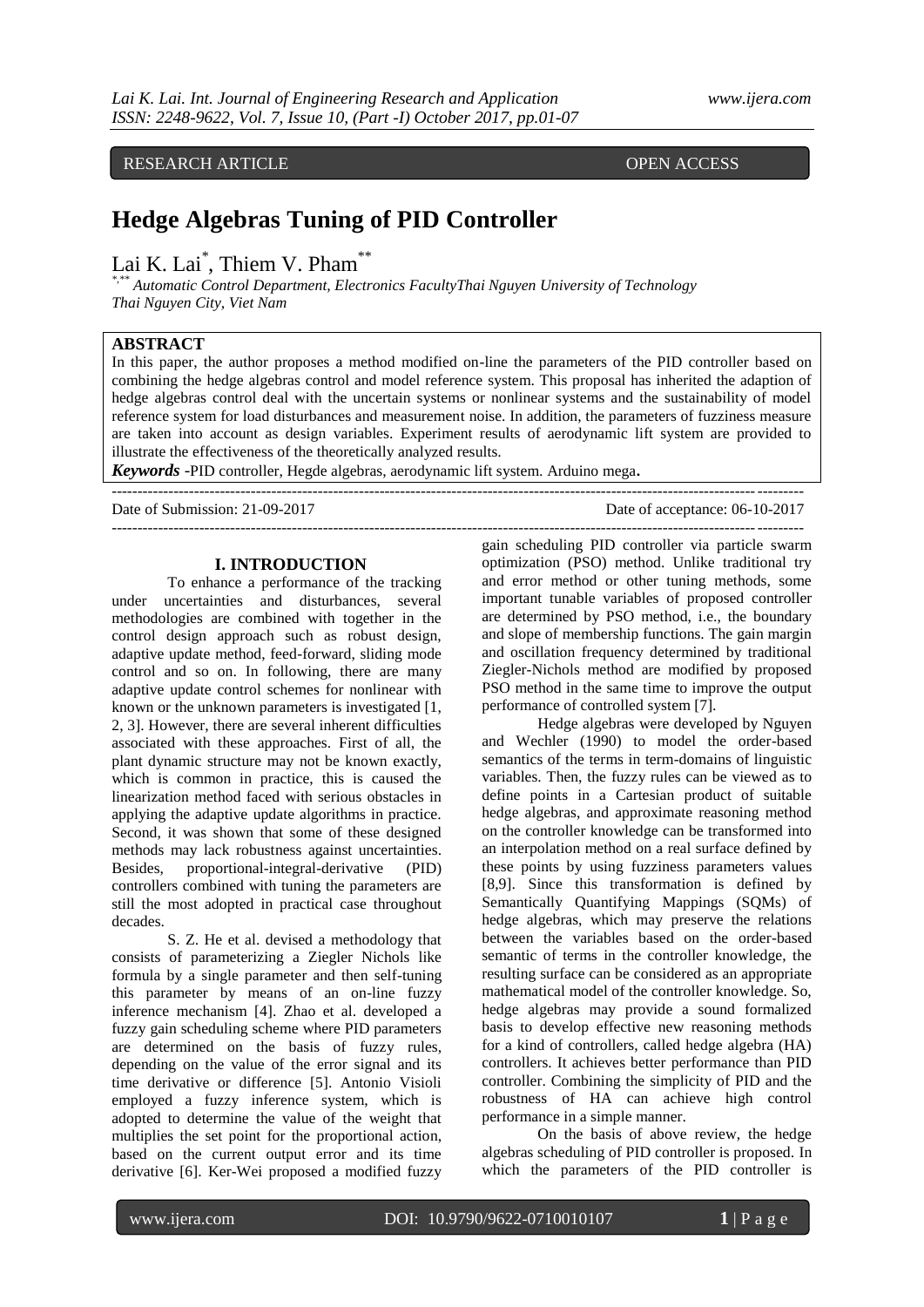adjusted online based on combining the hedge algebras control and model reference system. This proposal has inherited the adaption of hedge algebras control deal with the uncertain systems or nonlinear systems and the sustainability of model reference system for load disturbances and measurement noise. Moreover, the stability of the closed-loop system is investigated and the parameters of the fuzziness measure of primary terms and hedges of output are now considered as design variables.

## **II. PROBLEM FORMULATION**

Hedge algebras (HA) are proposed by Nguyen & Wechleer [3] in 1990. Those are aimed to shown that the inherent ordered-based structures of term-domains of linguistic variables are useful to discover order-based semantic properties of terms and term-domain. Every term-domain of a linguistic variable *X* can be considered as a Hedge-algebra  $(HA)$   $AX = (X, G, C, H, \leq),$  where *X* is a term-set of  $X$ ,  $E$  is an order relation on  $X$ , which is regarded as to be induced by the inherent order-based semantics of the terms of  $X$ ;  $G = \{c^{\dagger}, c^{\dagger}\}\$ , where  $c \text{ or } c^+$  is called the negative or positive primary term, is the set of generators that satisfy  $c^- < c^+$ ;  $C = \{0, W, 1\}$  is the set of constants satisfying , whose meanings state that **0** and **1** are, respectively, the least and the greatest term in *X*, *W* is the neutral term  $H = H^{-} \cup H^{+}$ , where  $H^- = \{h_i; -1 \leq j \leq -q\}$ is set of negative hedges satisfying  $hc^- \leq c^-$  written as  $sign(h) = -1$ and  $H^+ = \{h_i; 1 \leq j \leq p\}$  is set of positive hedges satisfying  $hc^{+}$ <sup>3</sup>  $c^{+}$  written as  $sign(h) = +1$ 

The sematic structure of *AX* discovered in the algebraic approach to the term semantics implies that the set  $H_{I}(x) = \{x = h_{n}h_{n-1}...h_{i}c : c \in G, h_{i} \in H\} \cup \{x\}$  for every  $x \in X$ , can be considered as the model of the fuzziness of  $x$ . The structure of the set of all such sets,  $H(x)$ ,  $x \in X$ , induces a fuzziness measure  $fm$ of the terms of *X* , which is equal to the "diameter" of  $H(x)$  and can be calculated by given fuzziness measure of hedges,  $\mu(h), h \in H$ , called commonly the fuzziness parameters of *X* . We have that for every  $x \in X$ ,  $x = h_n h_{n-1} \dots h_1 c$ ,

$$
fm (h_n h_{n-1}...h_1 c) = m(h_n)...m(h_1)fm (c), c \hat{1} G
$$
\n
$$
\stackrel{p}{\underset{i=-q}{\text{a}}} fm (h_i c) = fm (c); \stackrel{q}{\underset{i=-q}{\text{a}}} fm (h_i x) = fm (x);
$$
\n
$$
\stackrel{p}{\underset{i=-q}{\text{a}}} m(h_i) = a; \stackrel{p}{\underset{i=-q}{\text{a}}} m(h_i) = b; a + b = 1
$$
\n(1)

a given fuzziness measure *fm* of *X* induces numeric term semantics, defined by the so-called Semantically Quantifying Mapping (SQM)  $v_{f_m}$  which is also calculated by the given fuzziness parameter values as follow:

values as follows.  
\n
$$
v_{fm} (W) = q = fm (c^*) , v_{fm} (c^-) = q - a fm (c^*) ;
$$
\n
$$
v_{fm} (c^*) = q + b fm (c^*) = 1 - b fm (c^*);
$$
\n
$$
w(h_j x) = \frac{1}{2} [1 + Sgn (h_j x) Sgn (h_p h_j x) (a - b) \hat{1} [a, b]
$$
\n
$$
v_{fm} (h_j x) = v_{fm} (x) + Sgn (h_j x) \begin{cases} \frac{1}{6} & \text{if } \\ \frac{1}{6} & \text{if } \\ \frac{1}{6} & \text{if } \\ \frac{1}{6} & \text{if } \\ 0 & \text{if } \end{cases}
$$
\n
$$
(2)
$$

An HA controller can be contructed following the schematic diagram given in Fig.1



The HA controller constructed to solve control problem are three parts [3, 9]

1. Converting the ordinary linguistic labels into HAterms and transferring the HA-terms into the real values (called Normalizations and Demoralization).

- Determining mathematical model of a rule base and approximate reasoning method (SAM table), and the SQMs of the variables in question, for given their fuzziness parameters values, and to select an approximate reasoning method which would simply be ordinary interpolations (HA-IRMd).
- 3. Constructing a control algorithm to solve the given control problem and adjusting the numeric term semantics.

The equation of PID rules in time domain presented as follows:

$$
u(t) = K_p[e(t) + \frac{1}{T_i} \int e(\tau) d\tau + T_d \frac{de(t)}{dt}](3)
$$

where  $e(t) = y_{sp}(t) - y(t)$  is the system error (difference between the reference input and the system output),  $u(t)$  control control variable,  $K_{\mu}$ proportional gain,  $T_{d}$  derivative time constant;  $\overline{r}$  integral time constant. We can also write (1) as

.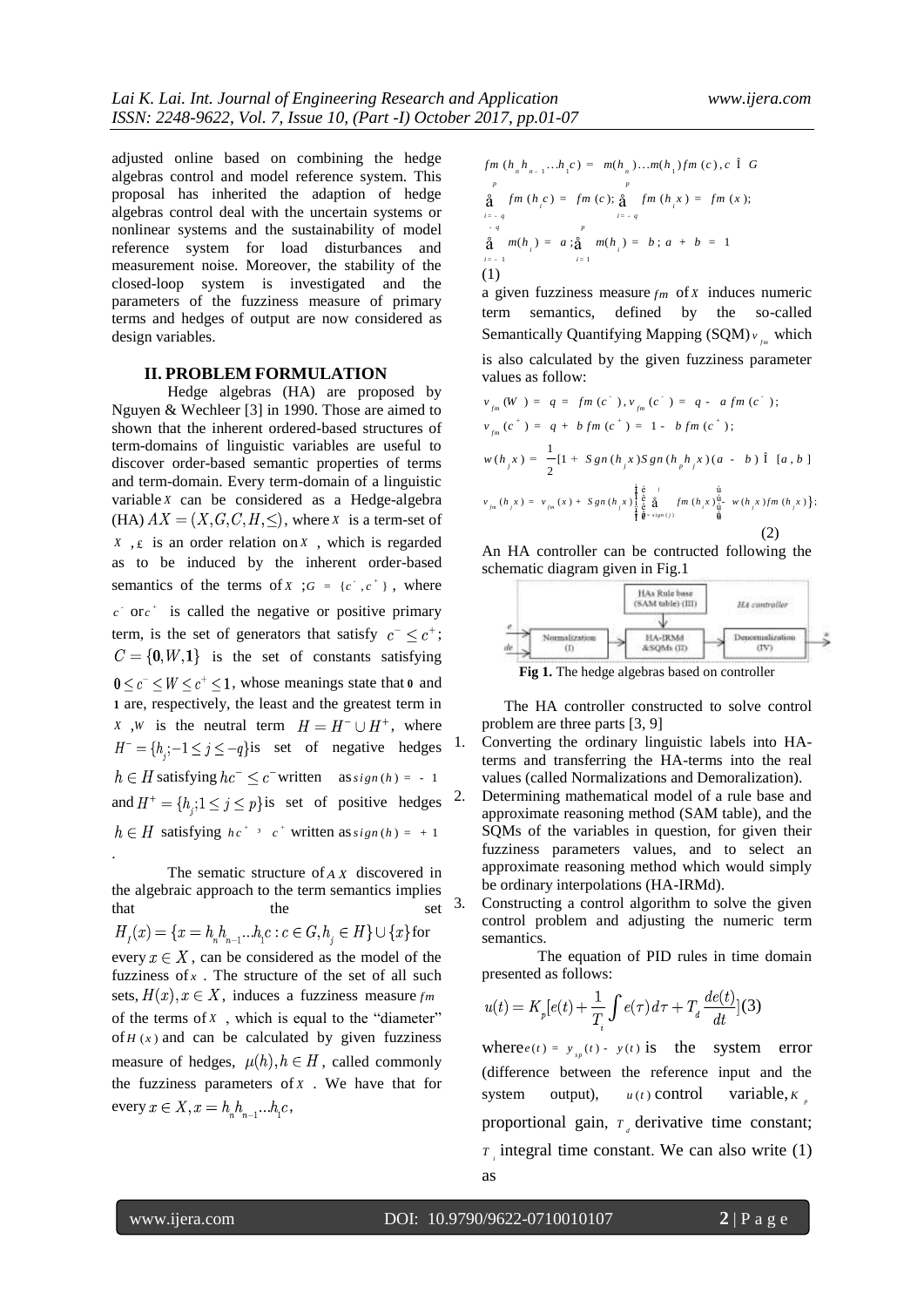$$
u(t) = K_{p}e(t) + K_{i}\int e(\tau)d\tau + K_{d}\frac{de(t)}{dt}(\tau)
$$

where it is obviously  $K_d = K_p T_d$  and  $K_i = K_p / T_i$ 

 $\text{Let } g = K_p / T_i, \text{ so } K_i = K_p^2 / g K_i. \text{ Therefore,}$ (2) is presented as

$$
u(t) = K_p e(t) + \frac{K_p^2}{\gamma K_d} \int e(\tau) d\tau + K_d \frac{de(t)}{dt} (5)
$$

The tuning problem consists of the determining the values of these three parameters with the aim of satisfying different control specifications such as set-point following, load disturbance attenuation, robustness to model uncertainties and rejection of measurement noise. The several tuning rules proposed in the literature along many years are generally devoted to meet one in particular of these requirments. For example, the widely known Zieger-Nichols formula generally assures a good load disturbance attenuation, but it generally provides a poor phase margin, and thus it might proceduce a large overshoot and settling time in the step response. To avoid these situations partially, a modification can be applied to equation (3). Specifically, to reduce the overshoot, the setpoint for the proportional action can be weighted by means of a constant parameter  $b < 1$  so that we have the following more general expession

$$
u(t) = K_p(by_{sp}(t) - y(t)) + \frac{K_p^2}{\gamma K_d} \int e(\tau) d\tau + K_d \frac{de(t)}{dt}
$$
\n(6)

in which  $<sup>b</sup>$  may be either 0 or 1.</sup>

The main drawback of this method is that it leads to an increasing of the rise time, since, obviously, the effectiveness of the proportional action is somewhat reduced. Hedge algebras can be used in the above context to vary the PID parameters values during the transient response, in order to improve the step response performances, maintaining a basic tuning aimed at properly rejecting load disturbances (e.g. the Ziegler-Nichols parameters). In this way, it is possible to implement a nonlinear controller so that the rise time and the overshoot are reduced at the same time.

## **III. HEGDE ALGEBRAS TUNING OF PID CONTROLLER**

All paragraphs must be indented. All paragraphs must be justified, i.e. both left-justified and right-justified.

From  $(5)$ , the integral time constant depends on two parameters, proportional gain and derivative time constant of the PID controller, and the coefficient *g* . Therefore, the parameters of PID

controller are  $g$ ,  $K_d$  and  $K_p$ . There are general rules

of thumb for tuning PID parameters. Below are examples of such as: If the input is positive large, then proportional gain  $K_{\rho}$  must be large, integral

term  $K_i$  small and the derivative  $K_i$  is small. Thus, speeding of the system ouput will be responed rapidly following the trajactory and reduced the overshoot. In addtion, if the input is small, then PID parameters  $K_p$  should be smaller,  $K_i$  large and  $K_a$ 

lager, the output will thus reduce overshoot and decreasing the rise time. With the PID formula (5). We suppose the range of these parameters are:

$$
K_p = [K_{p\min} \ K_{p\max}]
$$
  

$$
K_d = [K_{d\min} \ K_{d\max}]
$$

to avoid clutters we normalize  $K_{n}$  and  $K_{p}$  within the interval<sup>[0</sup> 1] by:

$$
K_{\scriptscriptstyle{pn}} = \frac{K_{\scriptscriptstyle{p}} - K_{\scriptscriptstyle{p}\,\rm{min}}}{K_{\scriptscriptstyle{p}\,\rm{max}} - K_{\scriptscriptstyle{p}\,\rm{min}}}
$$
 
$$
K_{\scriptscriptstyle{dn}} = \frac{K_{\scriptscriptstyle{d}} - K_{\scriptscriptstyle{d}\,\rm{min}}}{K_{\scriptscriptstyle{d}\,\rm{max}} - K_{\scriptscriptstyle{d}\,\rm{min}}}
$$

if we assume  $K_{\ell_{\min}} = K_{\ell_{\min}} = 0$ , then we obtain

$$
K_{_{p}}=K_{_{pn}K_{p\max}} \text{ and } K_{_{d}}=K_{_{dh}K_{_{d\max}}}\qquad \qquad \textbf{(7)}
$$

where  $K_{d_{\text{max}}}$ ,  $K_{p_{\text{max}}}$  are collected from Ziegler-Nichols method.

The desired performance of the complete feedback system is described by the transfer function:

$$
\frac{Y_{m}(s)}{R(s)} = \frac{w_{n}^{2}}{s^{2} + 2zw_{n}s + w_{n}^{2}}
$$
 (8)

where  $w_{n}$  is the undammed natural frequency, and z is the damping ratio

As presented above, the parameters of PID control are  $\gamma$ ,  $K_{d}$  and  $K_{p}$ , Following the formula (5), the adjustable parameters of PID controller are ,  $K_{\mu}$  and  $K_{\mu}$ . They are designed by hedge algebras control in [3, 9], which has two input, error of output response and output reference model, respectively,  $\varepsilon(t) = y(t) - y_m(t)$  and its time derivative, respectively,  $de(t) / dt$  and an output is ,  $K_a$  and  $K_p$ .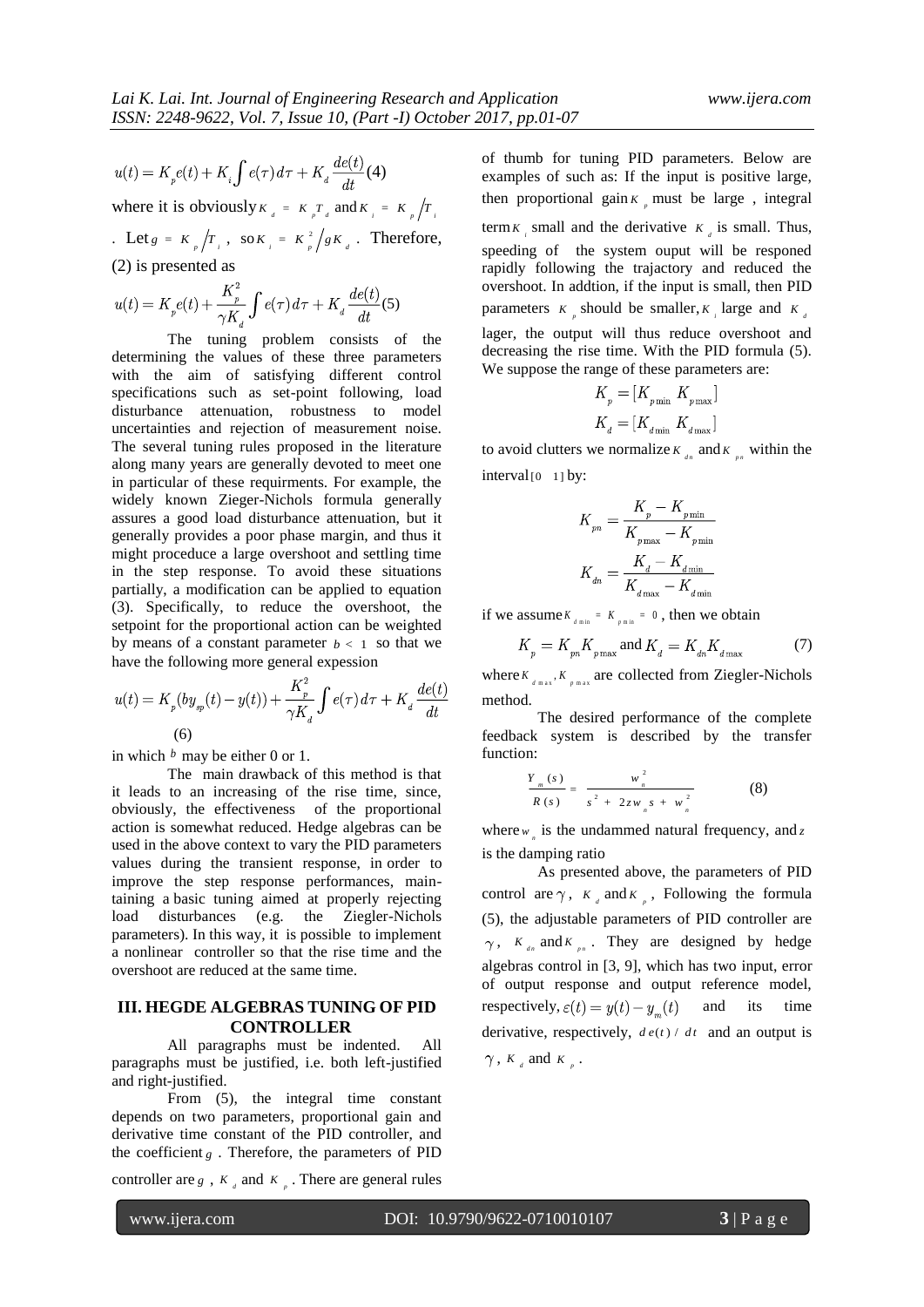

**Fig 2.** The structure of hedge algebras tuning PID controller

The rules may be extracted from operator's expertise. Here we drive the rules experimentally based on the dynamic error of the process. Fig 3 shows an example of an error between output reference and output response. At the beginning, i.e. around a, we need a big control signal in order to achieve a fast rise time. To produce a big control signal, the PID controller should have a large proportional gain, a large integral gain, and a small derivative gain. Thus the proportional gain  $K_i$  can be

represented by a set Big, and the derivative gain  $K_{a}$ 

by a set Small. The integral action is determined with reference to the derivative action as in (5). For the PID controller, taking a small  $g$  or a small

integral time constant  $T_i$  will result in a strong integral action. Whether the integral action should be strong or weak is determined in the scheme by comparison with the well-known Ziegler-Nichols PID tuning rule. In the Ziegler-Nichols rule, the integral time constant  $T$ <sub>i</sub>, is always taken four times

as large as the derivative time constant. That is, *g* equal to 4 (say big). In the proposed scheme, a takes a value less than 4 (say small) to generate a "stronger" integral action. Therefore, the rule around a reads areads<br>*IF e is VB and de is ZTHEN K<sub>pn</sub>is B*,K<sub>dn</sub>is S,and g is S

When the error becomes negative during region 2 around point b, the system need to slow to reduce the overshoot. This accomplished by decreasing the proportional gain, small integral gain and large derivative gain. Thus, the rule base is given:

**IN:**<br>IF eis Z and deis B THEN K  $_{ps}$  is S,K  $_{dn}$  is B, and g is B

| S         | Small        |
|-----------|--------------|
| Z.        | <b>Zero</b>  |
| <b>VS</b> | Very Small   |
| VB        | Very Big     |
| S         | <b>Small</b> |

**Table 1.** The linguistic variable



**Fig 3.** The error between output reference and output response

The other cases can be tuned as the same way. The rule base table of  $g$ ,  $K_d$  and  $K_p$  shown in Table



**Stability**: Since the parameters of the present PID controller are functions of time, it is very difficult to analyze the stability of the closed-loop control system. Even if the asymptotic stability is assured, wild start-up transients may be intolerable in many applications. Therefore, a hierarchical entity like a supervisor is desired to monitor the performance of the control system. Instability is detected preferably in an early stage if the system is unstable. Once stability is identified during process monitoring, certain corrective action is taken. For example, the controller parameters are switched to a set of known stabilizing parameters that guarantees that the control system will remain stable; or the system is

shut down by setting  $K_p$  to zero if necessary.

**Optimal tuning**: the parameters of the fuzziness measure of primary terms and hedges of output are now considered as design variables and their intervals are determined as follows

 $\alpha = [0.4 \div 0.6]; \quad \beta = [0.4 \div 0.6]$ 

and these free parameters have been determined using a genetic algorithm, which guarantees in a stochastic sense that a global optimum is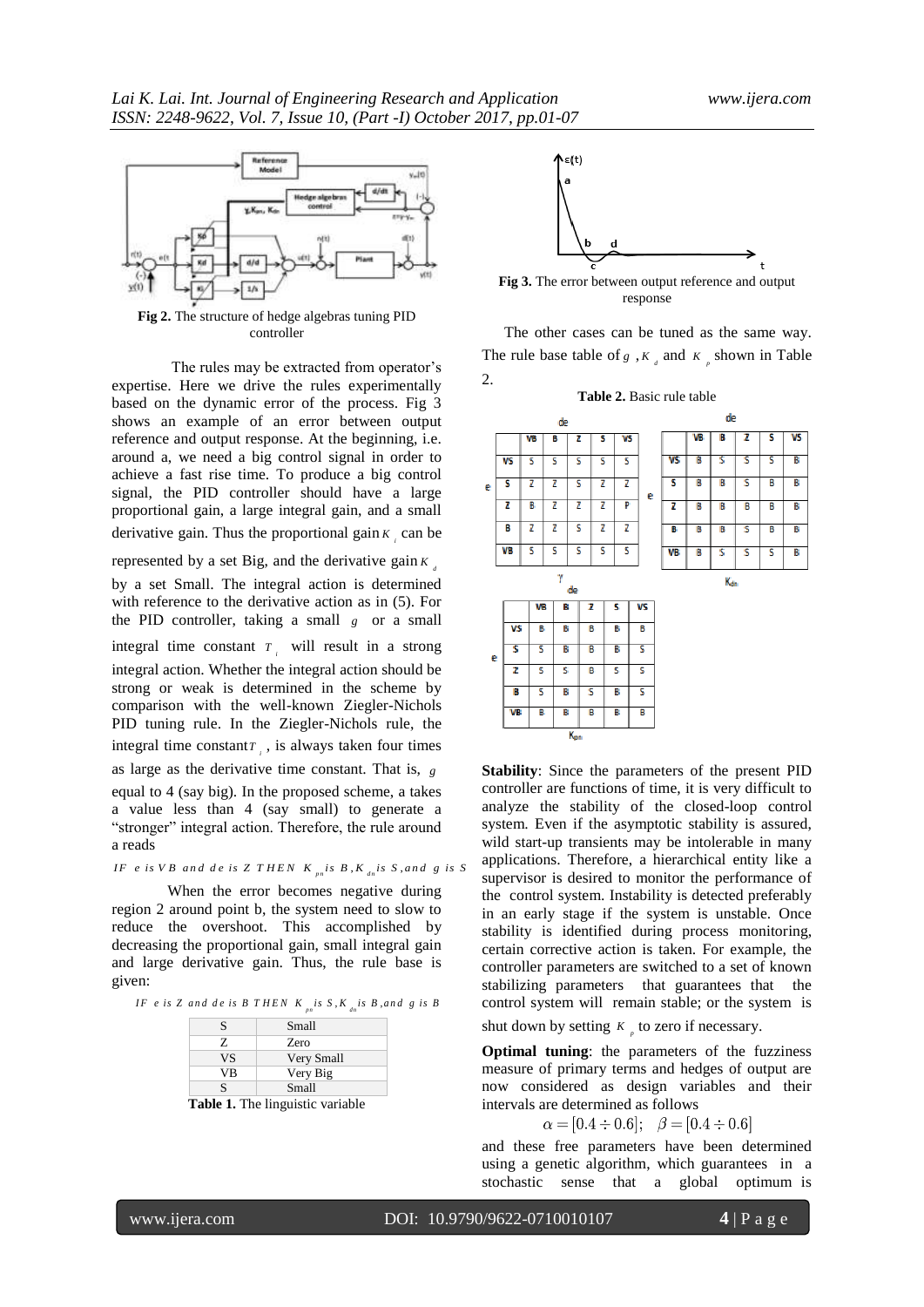achieved. The selected objective function to minimise is the integrated absolute error, defined as

$$
IA E = \int_{0}^{4} \left| y_{m}(t) - y(t) \right| dt
$$

which somehow takes into account at the same time the rise time, the overshoot and the settling time.

## **IV. ESPERIENT RECULTS AND DISCUSION**

**Description of aerodynamic lift system**: As in Fig.4,5, the system has one BLDC motor (Sunny Sky 2212 980Kv), speed adjuster (ESC sky walker 40A UREC) and a beam, made of carbon fiber. The beam can be lifted down or up in vertical by BLDC motor combined with a fan, which is controlled by an angle controller.



**Fig 4.** The structure of aerodynamics lift system



**Fig 5.** The structure of aerodynamics lift system

To measure an angle of the beam, an angle sensor (WDD35D8T-This is kind of resistance which has output in an interval [0-5] Voltage) is set perpendicular to the beam and hold on big plate. The Arduino Mega 2560 REV3 receive the information from angle sensor and transfer the control signal from Matlab to speed adjuster. In addition, the disturbance is investigated such as a horizontal directional motion of base while the beam is lifted up and down. The horizontal motion of base is controlled by the DC motor and H-bridge.

**Target**:The beam is stably controlled in the set point of angle.

There are two steps to implement the HA tuning PID controller. First of all, the parameters of PID controller is defined by Ziegler –Nichols  $K_p = 0.08; K_d = 0.425; K_i = 0.0001$ . Second, the HA based on controller as in Fig. 1 is constructed for  $K_{p_n}; K_{d_n}; g$ . In this part, we will set up HA for  $K_{p_n}$ and  $K_{a_n}$ ; *g* are constructed similarly. 1). Define the components of the HAC for inputs and output variables. There are  $L e$ ;  $L d e$ ;  $L k_{p_n}$ , respectively. 2). The linguistic labels of the linguistic variable such as

| <b>Table 3.</b> The linguistic variables |  |  |  |  |    |  |
|------------------------------------------|--|--|--|--|----|--|
| Le. Lde                                  |  |  |  |  | ∕B |  |
|                                          |  |  |  |  |    |  |

and 3). Rule base for the HAC is shown in Table 4.

**Table 4.** The fuzziness parameters values

| <b>Tuble 7.</b> The Iuppiness burunders values |                |                      |                  |  |  |  |
|------------------------------------------------|----------------|----------------------|------------------|--|--|--|
|                                                | Le             | Lde                  | $Lk_{pn}$        |  |  |  |
| $\theta = fm(S)$                               | Э.5            | 0.5                  | 0.5              |  |  |  |
| $\alpha = \mu$ (B)                             | $\alpha = 0.4$ | $\alpha_{ds} = 0.23$ | $\alpha_u = 0.6$ |  |  |  |

Next, we calculate the semantically quantifying values from linguistic terms in rule with the fuzziness parameters values of the linguistic variables, as presented in Table 5, which can be achieved by genetic algorithm.

 $L e = \{0, V S, S, W, B, V B, 1\}$ 

 $v_{mLe} = \{0; 0.125; 0.25; 0.5; 0.75; 0.875; 1\}$ 

 $L de = \{ 0, V S, S, W, B, V B, 1 \}$ 

 $v_{\scriptscriptstyle fmlce} = \{0; 0.2964; 0.385; 0.5; 0.615; 0.6414; 1\}$ 

 $L k_{p_n} = \{0, S, W, B, 1\}; v_{f_m L k_{p_n}} = \{0, 0.2; 0.5; 0.8; 1\}$ 

**Table 5.** SQM-values of HA terms  $(K_{pn})$ 

| Le<br>Lde | 0   | 0.125 | 0.25 | 0.5     | 0.75 | 0.875 | 1   |
|-----------|-----|-------|------|---------|------|-------|-----|
| 0         | 0   | 0     | 0.5  | 0.5     | 0.5  | 0.8   | 0.8 |
| 0.2964    | 0   | 0.8   | 0.8  | $0.8\,$ | 0.8  | 0.8   | 0.8 |
| 0.385     | 0   | 0.2   | 0.8  | 0.8     | 0.8  | 0.2   | 0.2 |
| 0.5       | 0.2 | 0.2   | 0.2  | 0.8     | 0.2  | 0.2   | 0.2 |
| 0.615     | 0.2 | 0.8   | 0.8  | 0.2     | 0.8  | 0.8   | 0.2 |
| 0.6414    | 0.8 | 0.8   | 0.8  | 0.8     | 0.8  | 0.8   | 1   |
| 1         | 0.8 | 0.8   | 0.8  | 0.8     | 0.8  | 1     | 1   |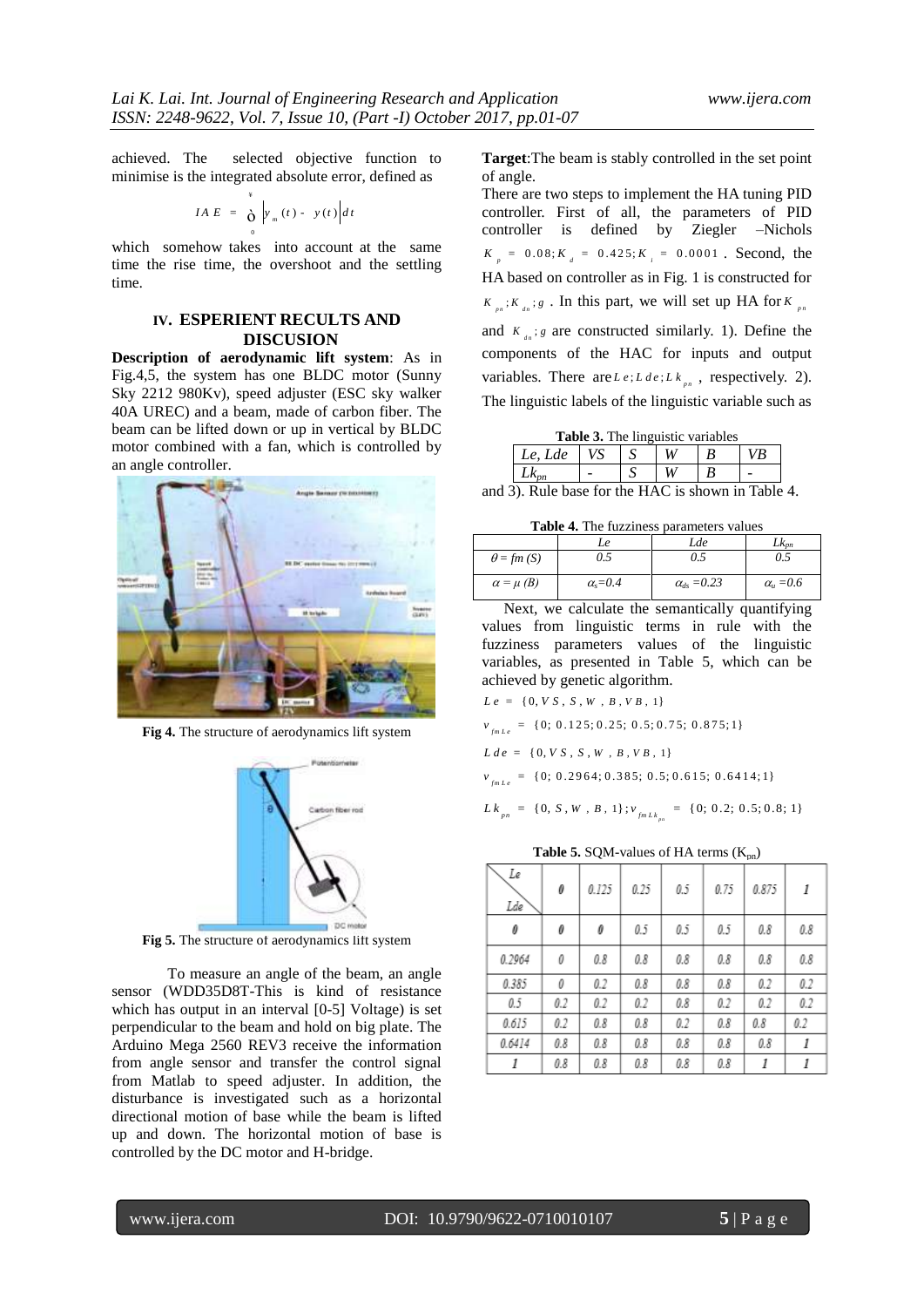

The results in simulation using the HA tuning the parameters of PID controller for aerodynamics lift system.





**Fig 10.** The response of the aerodynamics lift system

The structure of HA tuning PID controller in realtime ís expressed as following



**Fig 11.** The structure of HA tuning PID controller in realtime.

where the angle signal is received by Arduino Analog Read and normalize in an interval  $[0^0$ -100<sup>0</sup>]. The control signal is normalized from 0 to 5 and transmit to the actuator by Arduino Analog Write.



Figure 12 shows for actual angle of beam with the set point changing from  $30^0$  to  $45^0$  in the interval [22-40]second. This means that the beam is lifted up and the beam is lifted down  $20^0$  in the interval [50-75]second. Similarly, in the Figure 13 the angle of beam is oscillation damping in the first interval set point  $[0^0-35^0]$ . However, based on the adjusted parameters of PID controller, the performance of system is better than in others interval times. It means that, the angle of beam is improved by using the HA scheduling gain PID controller.